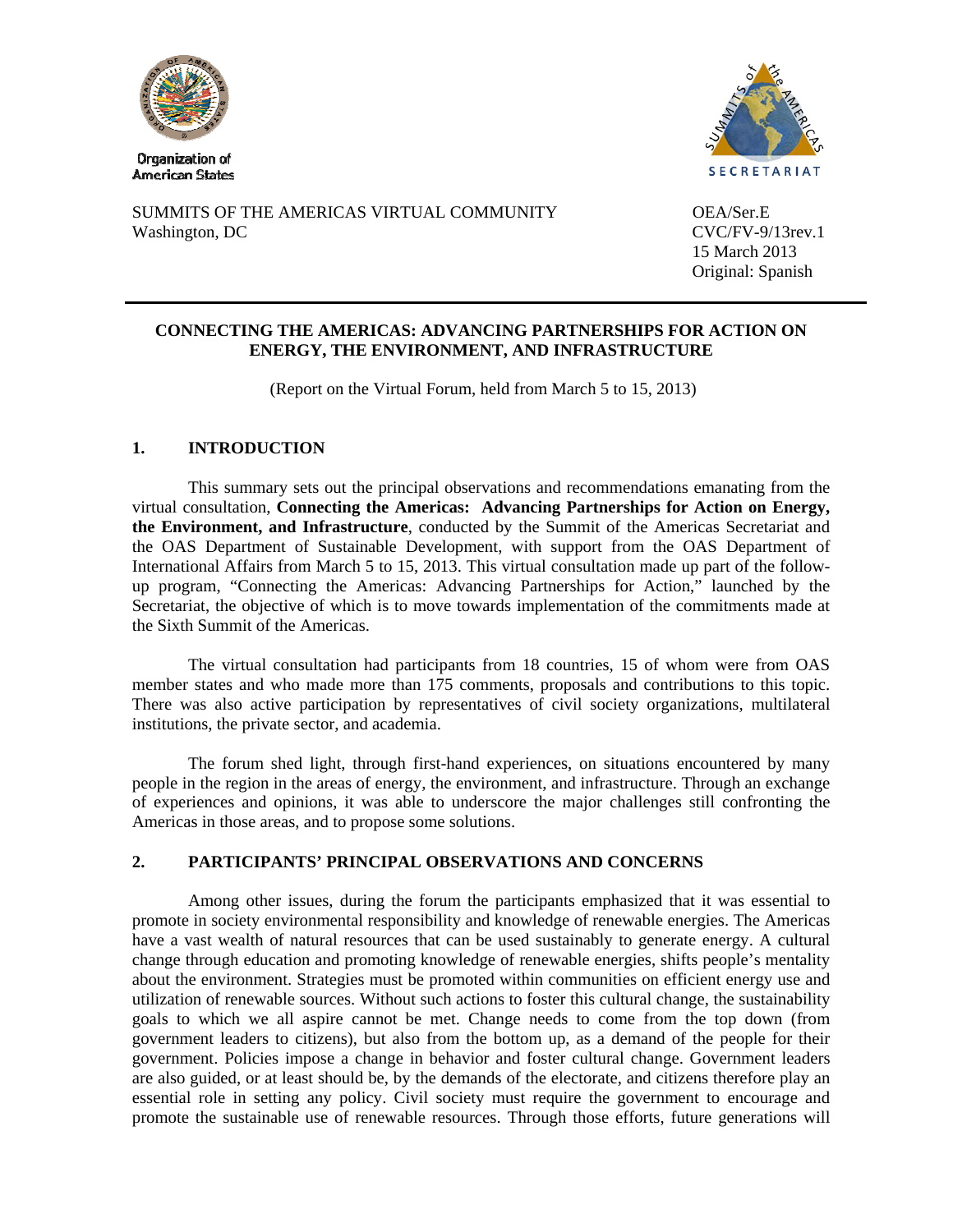gain greater awareness of these issues and act accordingly. Participants also said that intersectoral and public-private partnership are essential for bringing about cultural and policy change aimed at sustainable use of energy resources.

Participants discussed technological advances that offer opportunities for more effective resource use. For example, application of nanotechnology makes the use of photovoltaic panels more efficient, and so private investment in such technologies should be encouraged. Use of wind power requires the physical space to erect wind turbines. Hydroelectric works should be implemented so as to minimize the impact of their dams, etc. These are a few ideas related to the level of investment required to develop and establish nonconventional sources of energy. Technological advances can be made through financial and fiscal incentives for research and development.

Some obstacles to the expansion of decentralized microgeneration projects using renewable sources were also mentioned. For example, large-scale power generation projects to supply large cities tend to be favored over smaller projects that would benefit the small communities that need them most. Economic interests in such projects work against decentralized expansion of renewable sources.

Economic interests and financial needs related to developing a new, more sustainable energy infrastructure are clear obstacles to the advancement of new energy sources. A dialogue needs to be established with the owners of conventional power generation sources and with the entities that will finance the development of nonconventional sources. Moreover, citizens, as sovereigns and taxpayers, should not only be at the table in the dialogue, but should be guiding it.

Government policies on renewable energy were also on the agenda. Participants said that implementation of policies and standards promoting sustainability and energy efficiency should address the social, economic, and environmental dimensions. A segmented vision of the reality is ineffective when setting policy and establishing guidelines for action. Moreover, energy is a crosscutting issue that affects the economy, growth, industry, employment, the environment, national security, etc. These are all different aspects or facets of the three dimensions mentioned earlier. An energy policy that does not have a holistic vision and focuses on a single dimension, ignoring the others, is doomed to fail.

A unified state policy promoting use of renewable energies should be long-term and requires a framework of institutional and financial stability to achieve the stated goals. Through laws that strengthen the deployment of renewable energies and studies to determine the viability and potential of different sources, governments build confidence among investors interested in developing them. Government policies on renewable energy also create new sources of jobs and enhance the energy security of countries. One final aspect of this effort is interconnection both of national and supranational or regional electrical systems. This not only strengthens the energy security of each country and its interconnected systems, but also creates greater stability in the flow of electricity which, in the case of renewables, can be intermittent given the nature of those sources, with the exception of geothermal sources.

The importance of having a complete regional dialogue on the availability of renewable energy sources was underscored, noting that it should project medium and long-term demand. Such a diagnostic assessment would also be a way of promoting best practices on renewable energy, energy efficiency, and climate change.